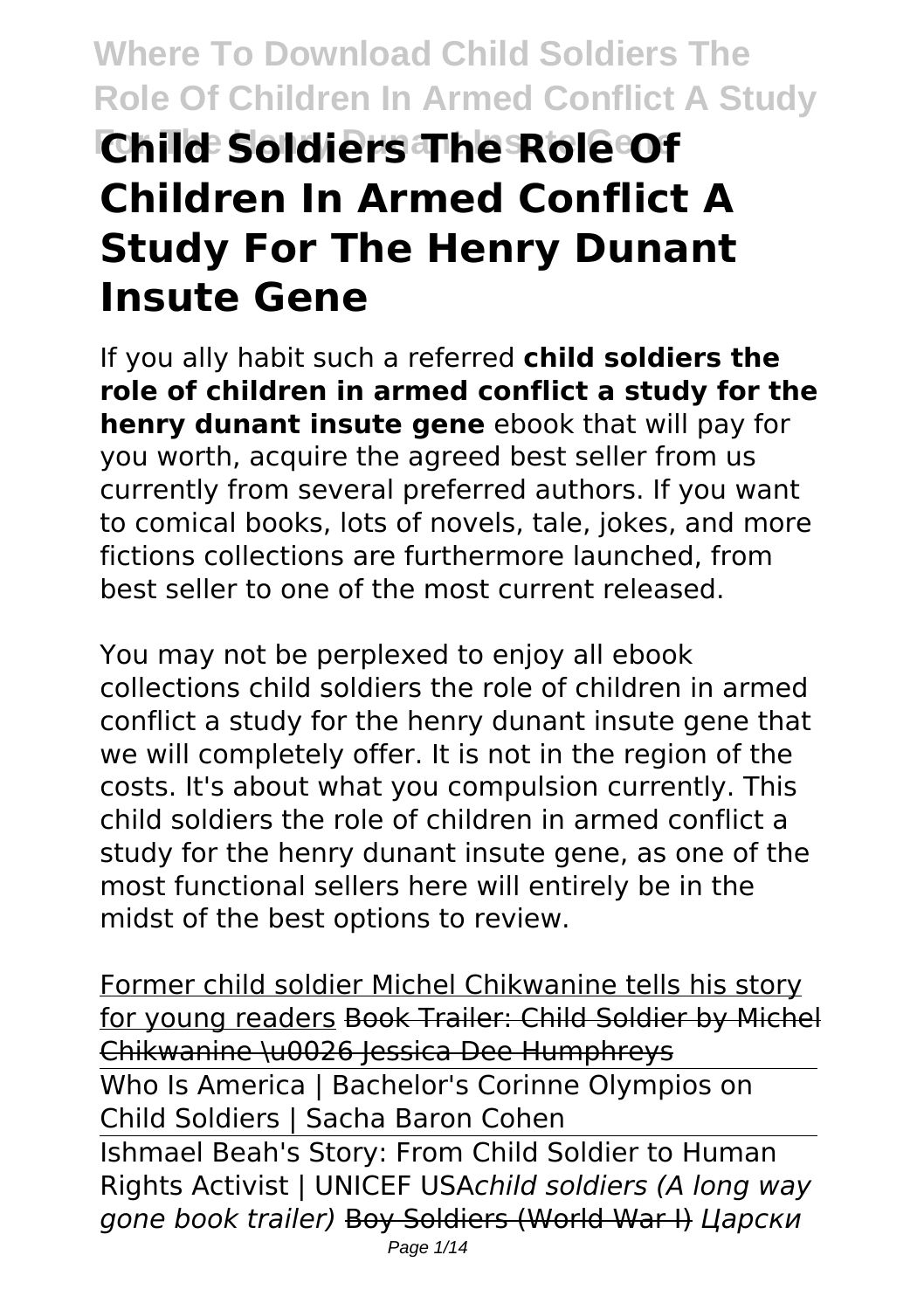**For The Henry Dunant Insute Gene** *Кинопреглед 96 - Села; Имен ден на царя; Библиотеката на СУ; Панаир на книгата (1943) British Child Soldiers of WW1 - War Graves Comission I OUT OF THE TRENCHES US soldier reunites with Italian children he almost shot during second world war*

The harsh reality of child soldiers

Child Soldier Book Trailer*Ishmael Beah -- Child Soldier* Innocents Lost: When Child Soldiers Go to War Demobilizing Child Soldiers - A Story of Change: Siddharth Chatterjee at TEDxDeusto English fairy tale | The Emperor's New Clothes | by Hans Christian Andersen The Ethics of Child Soldiers in Movies From Child Soldier to fighter for child rights The Bunker Boys - Hitler's Child Soldiers, Berlin 1945

Child Soldier Ishmael Beah on TheHOUR CBCConflict Minerals, Rebels and Child Soldiers in Congo **Child**

#### **Soldiers The Role Of**

The role of child soldiers. A child soldier is not only a member of an armed group who actively participates in hostilities. A child soldier does not necessarily wear a uniform or carry a weapon: he can be recruited into an armed group as a cook, carrier, guard, spy, messenger, bodyguard, sex slave, mine "detector"… Reasons child soldiers are recruited

#### **Child Soldiers - Humanium**

Child Soldiers: The Role of Children in Armed Conflict [Cohn, Ilene, Goodwin-Gill, Guy S.] on Amazon.com. \*FREE\* shipping on qualifying offers. Child Soldiers: The Role of Children in Armed Conflict

### **Child Soldiers: The Role of Children in Armed**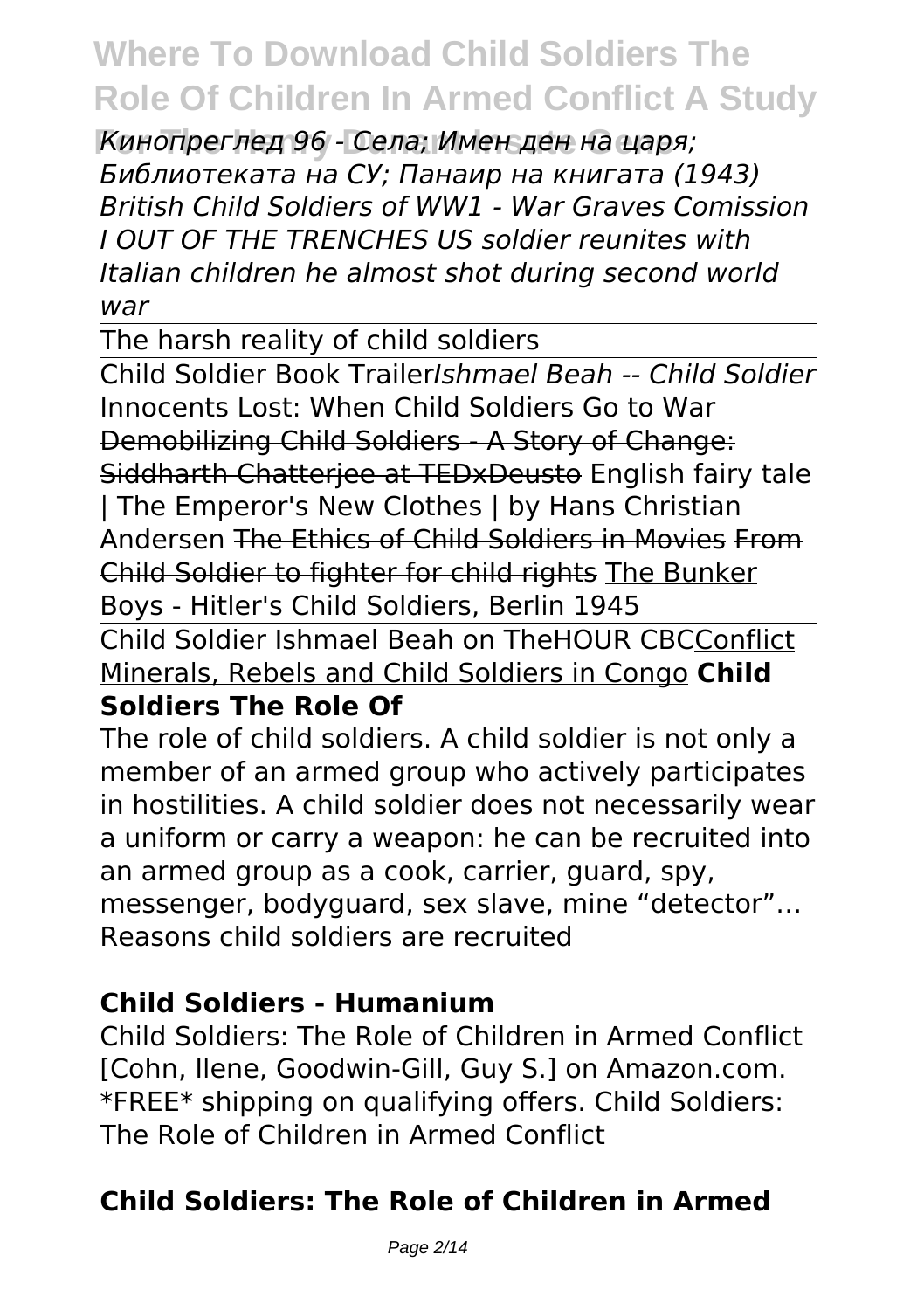### **Where To Download Child Soldiers The Role Of Children In Armed Conflict A Study Fonflict ... Henry Dunant Insute Gene**

The term "child soldier" encompasses a wide range of roles in which children – boys and girls – are used in military conflict. The responsibilities of a child soldier can include armed combatant, spy, cook, porter, messenger and 'wife' (for sexual exploitation).

#### **Child Soldiers: Facts and How to Help | World Vision Canada**

Child soldiers were used to rob civilians who would then be forced to porter their stolen property.

### **Roles and Responsibilities of Child Soldiers**

Emphasis is placed by the authors on the fundamental role of the ICRC (present in most conflicts where children are involved) in protecting child soldiers on the spot, notably in visiting child detainees. They also underscore the complementary role which must be played by local non-governmental organizations and humanitarian agencies.

#### **Books and reviews: "Child soldiers: The Role of Children ...**

Child soldiers can take on many roles, including active fighting, acting as spies or lookouts, or acting in support roles, such as medic, porter, cook, or agricultural labourer. While some child soldiers are abducted and forced to serve, others choose to serve.

#### **Rehabilitation and reintegration of child soldiers - Wikipedia**

Thousands of children are recruited and used in armed conflicts across the world. Often referred to as "child soldiers," these boys and girls suffer extensive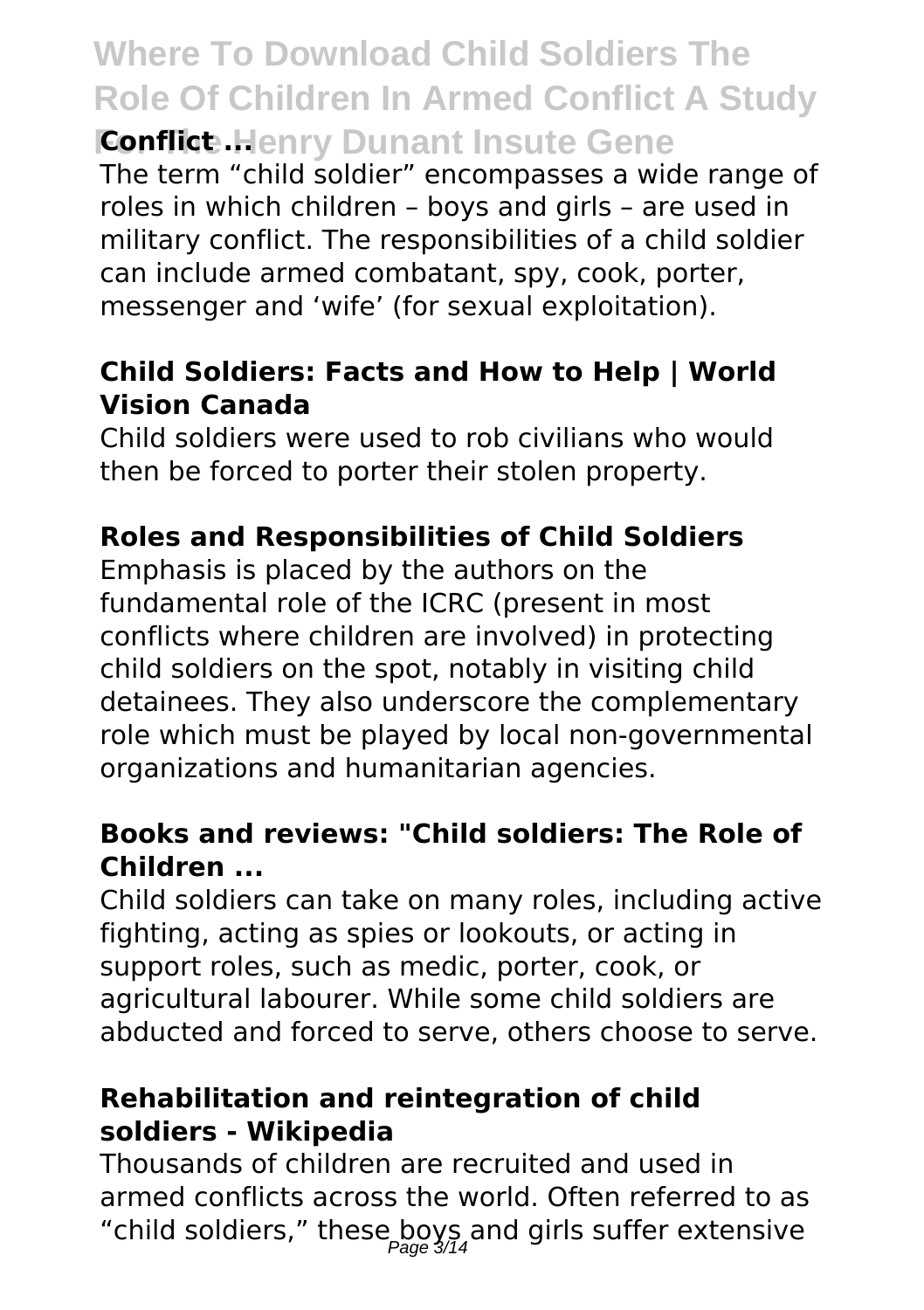**Forms of exploitation and abuse that are not fully** captured by that term. Warring parties use children not only as fighters, but as scouts, cooks, porters, guards, messengers and more.

### **Children recruited by armed forces | UNICEF**

Children's roles in conflict range from armed and active participants to spies, cooks, messengers, and sex slaves. Child Soldiers in the Age of Fractured States examines the factors that contribute to the use of children in war, the effects of war upon children, and the perpetual cycle of warfare that engulfs many of the world's poorest nations.The contributors seek to eliminate myths of historic or culture-based violence, and instead look to common traits of chronic poverty and vulnerable ...

#### **Child Soldiers in the Age of Fractured States on JSTOR**

Child Soldiers International defines reintegration as: "The process through which children formerly associated with armed forces/groups are supported to return to civilian life and play a valued role in their families and communities" Programs that aim to rehabilitate and reintegrate child soldiers, such as those sponsored by UNICEF, often emphasise three components: family reunification/community network, psychological support, and education/economic opportunity.

#### **Children in the military - Wikipedia**

Child soldiers are not the only children who suffer psychological trauma from war. Many NGOs separate them in order to counsel them differently. If the end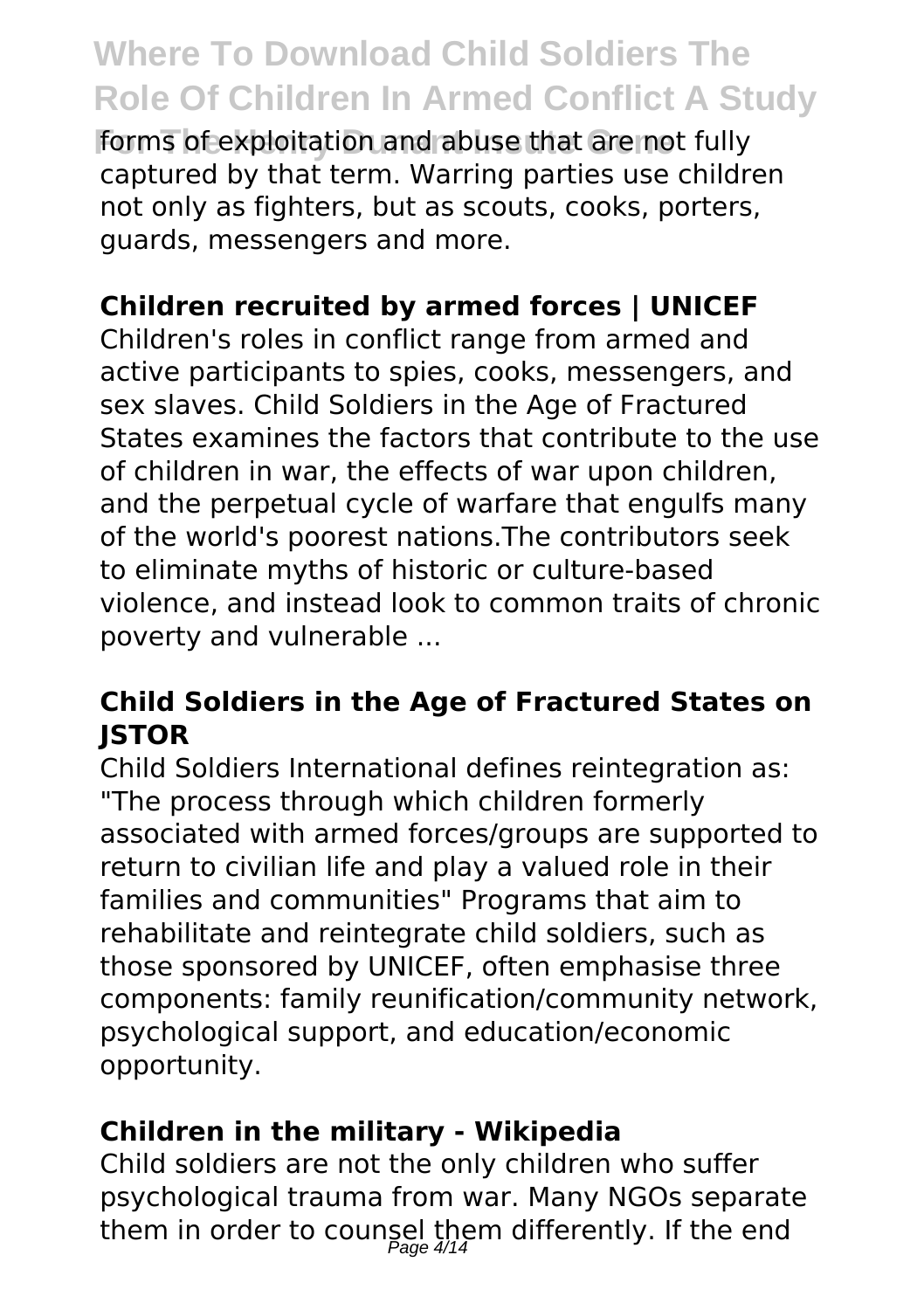**For The Henry Dunant Insute Gene** goal is to re-integrate a community after it has been shattered by violence, placing separate identities on children can pose a challenge in the process of restoring a sense of unity.

### **"Re-integrating child soldiers into society ...**

Child soldiers are children (defined under international law as individuals under the age of 18) who are used for any military purpose. In the Sierra Leonean civil war, children made up between 40 and 50 percent of the RUF's military force and approximately 20 percent of the government's military force.

#### **Facts About Child Soldiers in Sierra Leone - Borgen Project**

or centuries children have been used in warfare in a variety of roles, including as drummer boys, messengers, and soldiers. Modern weaponry has made it easier for children to become soldiers but at the same time it has made life increasingly dangerous

#### **Child Soldiers in the Salvadoran Civil War**

Any girl or boy below the age of 18 who is recruited or used by an armed force or armed group, in any capacity. A child soldier is not just someone who is involved in fighting. They can also be those in other roles such as cooks, porters, messengers, human shields, spies, suicide bombers or those used for sexual exploitation.

#### **Child soldiers Theirworld**

The 65-page report, "'We Can Die Too': Recruitment and Use of Child Soldiers in South Sudan," names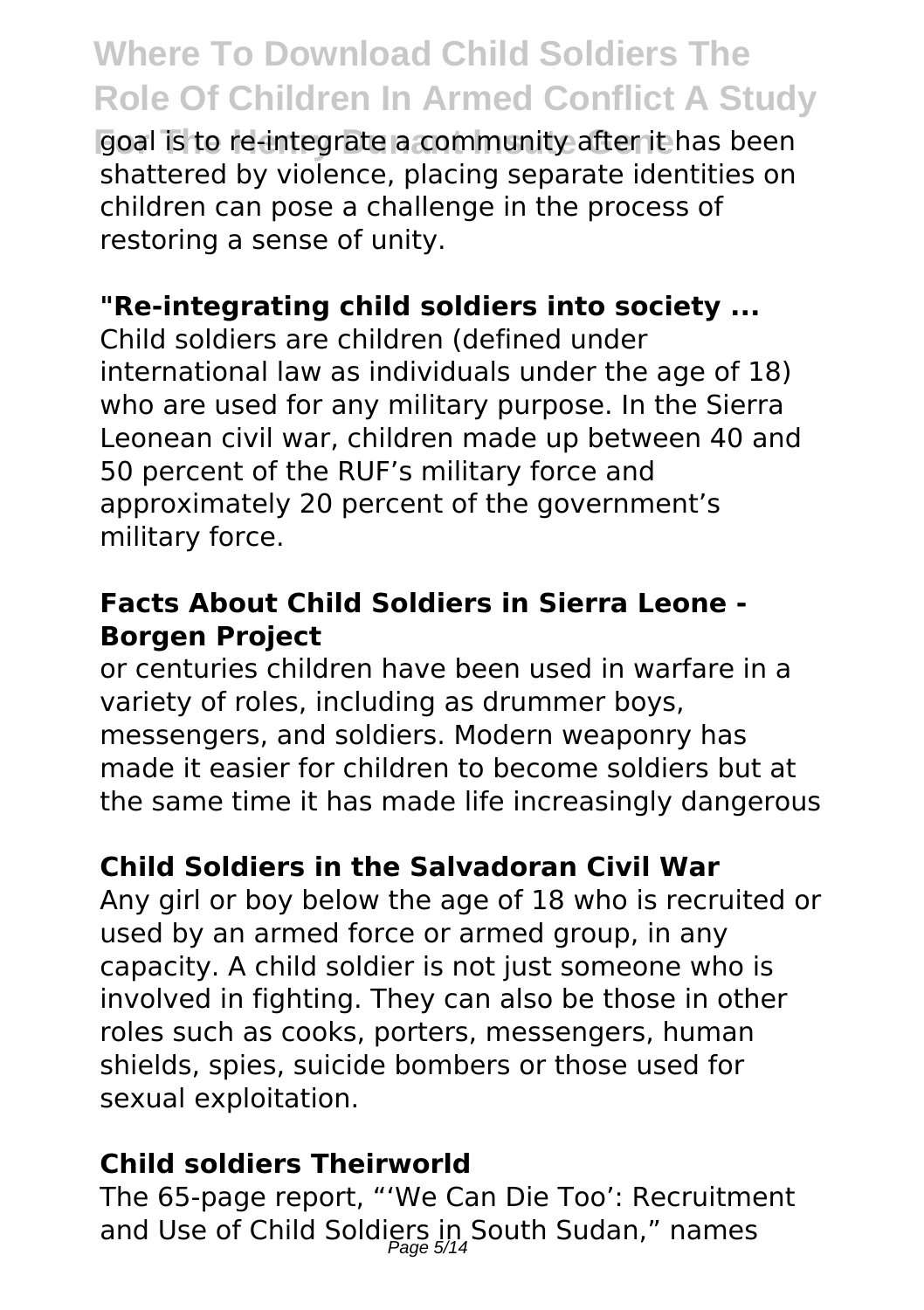**For The Henry Dunant Insurance in Superior Consumers** and officials from both the government Sudan People's ...

### **South Sudan: Terrifying Lives of Child Soldiers | Human ...**

Child soldiers are boys and girls who are often abducted and used as combatants, forced to act as human shields or conduct executions, deployed as suicide bombers, or used to make or transport explosives. Other roles include working as guards, spies, messengers, porters, cooks or domestic servants.

#### **Child Soldiers: Childhood's End | Save the Children**

child's parents or legal guardians. What are the key components of effective reintegration? Psychosocial Support and Mental Health Former child soldiers experience extreme trauma that can make it difficult to go back to their communities to begin or resume their education. In addition, they are often stigmatized for their former role, which can

### **REINTEGRATION of former child soldiers**

The UN's involvement on the issue of Child Soldiers. " Children need be the victims of war only if there is no will to prevent it. Experiences in dozens of conflicts confirm that extraordinary actions have been taken and can be taken to protect and provide for children." State of the World's Children, UNICEF, 1996.

#### **Child Soldiers and the Global Agenda: The UN's involvement ...**

Child soldiers a) The nature of the human rights issue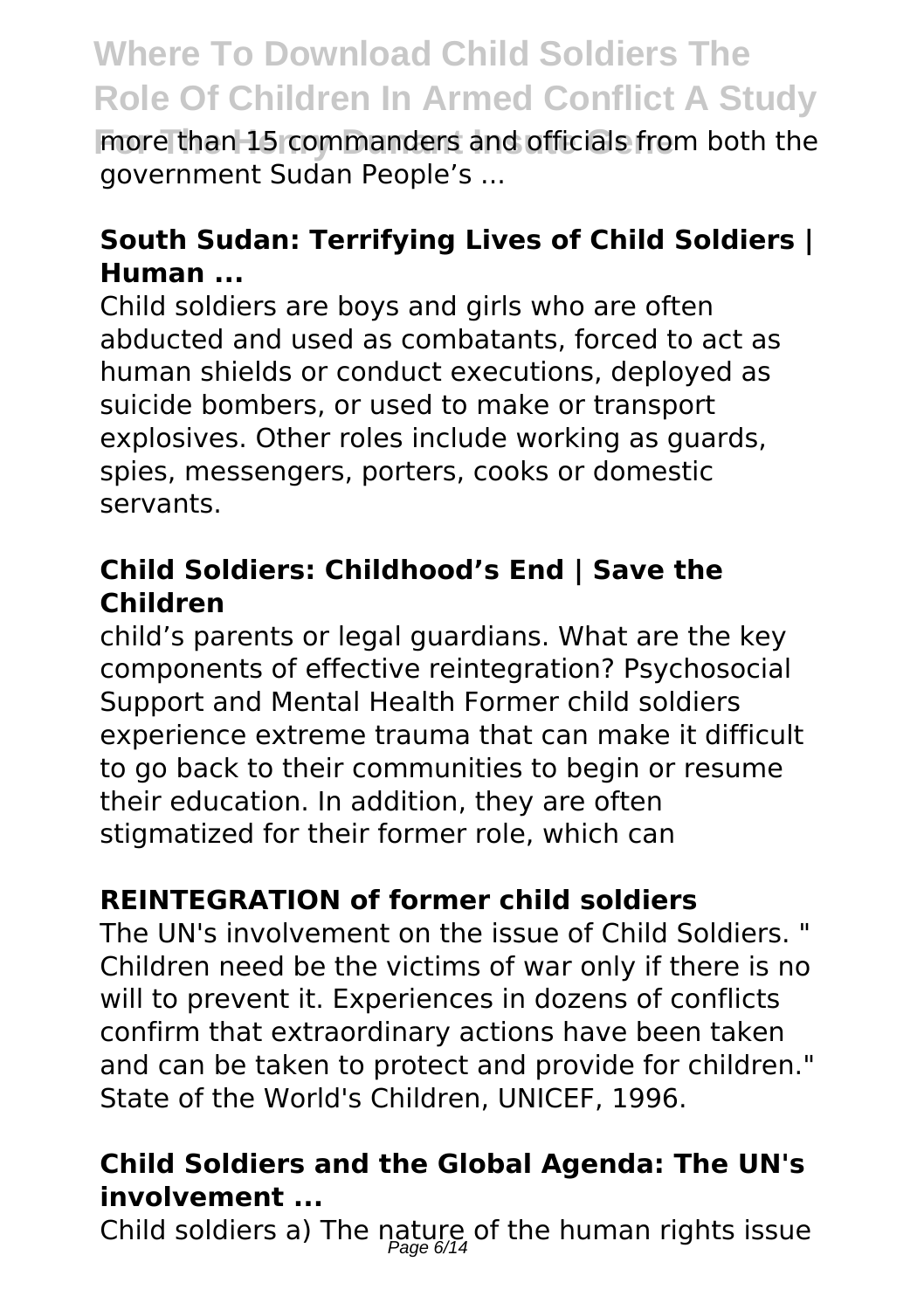A child soldier is a person under the age of 18 who participates, directly or indirectly, in armed conflicts as part of an armed force or group, in either armed and supporting roles. The use of children in armed conflict is considered to be a form of slavery or human trafficking.

"In this path-breaking study, Professor Goodwin-Gill and Dr Cohn assess the status of the Child Soldier in international law and highlight the ways in which international humanitarian law fails to provide effective protection, particularly in the internal conflicts which are the most common battlefields today. Based upon empirical data gathered from places of conflict all over the world, the authors examine the consequences for child soldiers, their families and communities, of their participation in armed conflict. They conclude their study with practical suggestions for preventing recruitment, and call for a more coherent policy of treatment for those children who have participated in acts of violence."--BOOK JACKET.Title Summary field provided by Blackwell North America, Inc. All Rights Reserved

This book examines the role of social process and routinised violence in the use of underaged soldiers in the country now known as South Sudan during the twenty-one-year civil war between Sudan's northern and southern regions. Drawing on accounts of South Sudanese who as children and teenagers were part of the Red Army—the youth wing of the Sudan People's Liberation Army (SPLA)—the book sheds light on the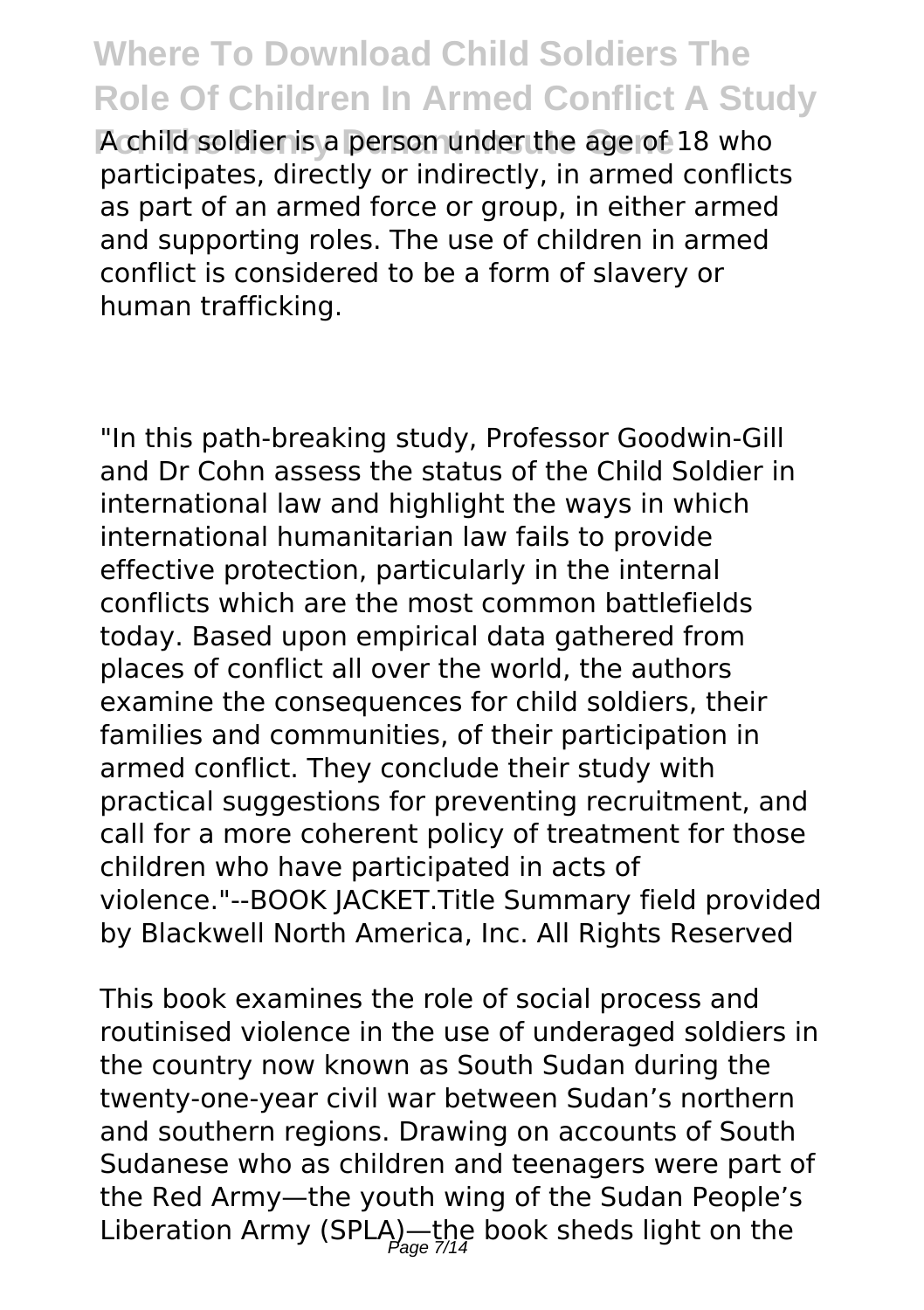**Forganised nature of the exploitation of children and** youth by senior adult figures within the movement. The book also includes interviews with several of the original Red Army commanders, all of whom went on to hold senior positions within the military and government of South Sudan. The author chronicles the cultural transformation experienced by members of the Red Army and considers whether an analysis of the processes involved in what was then Africa's longest civil war can aid our understanding of South Sudan's more recent descent into ethnicised conflict. As such, it will appeal to scholars of sociology, anthropology, and political science with interests in ethnography, conflict, and the military exploitation of children.

This book deals with child soldiers' involvement in crimes under international law. Child soldiers are often victims of grave human rights abuses, and yet, in some cases, they also participate actively in inflicting violence upon others. Nonetheless, the international discourse on child soldiers often tends to ignore the latter dimension of children's involvement in armed conflict and instead focuses exclusively on their role as victims. While it might seem as though the discourse is therefore beneficial for child soldiers as it protects them from blame and responsibility, it is important to realize that the so-called passive victim narrative entails various adverse consequences, which can hinder the successful reintegration of child soldiers into their families, communities and societies. This book aims to address this dilemma. First, the available options for dealing with child soldiers' participation in crimes under international law, such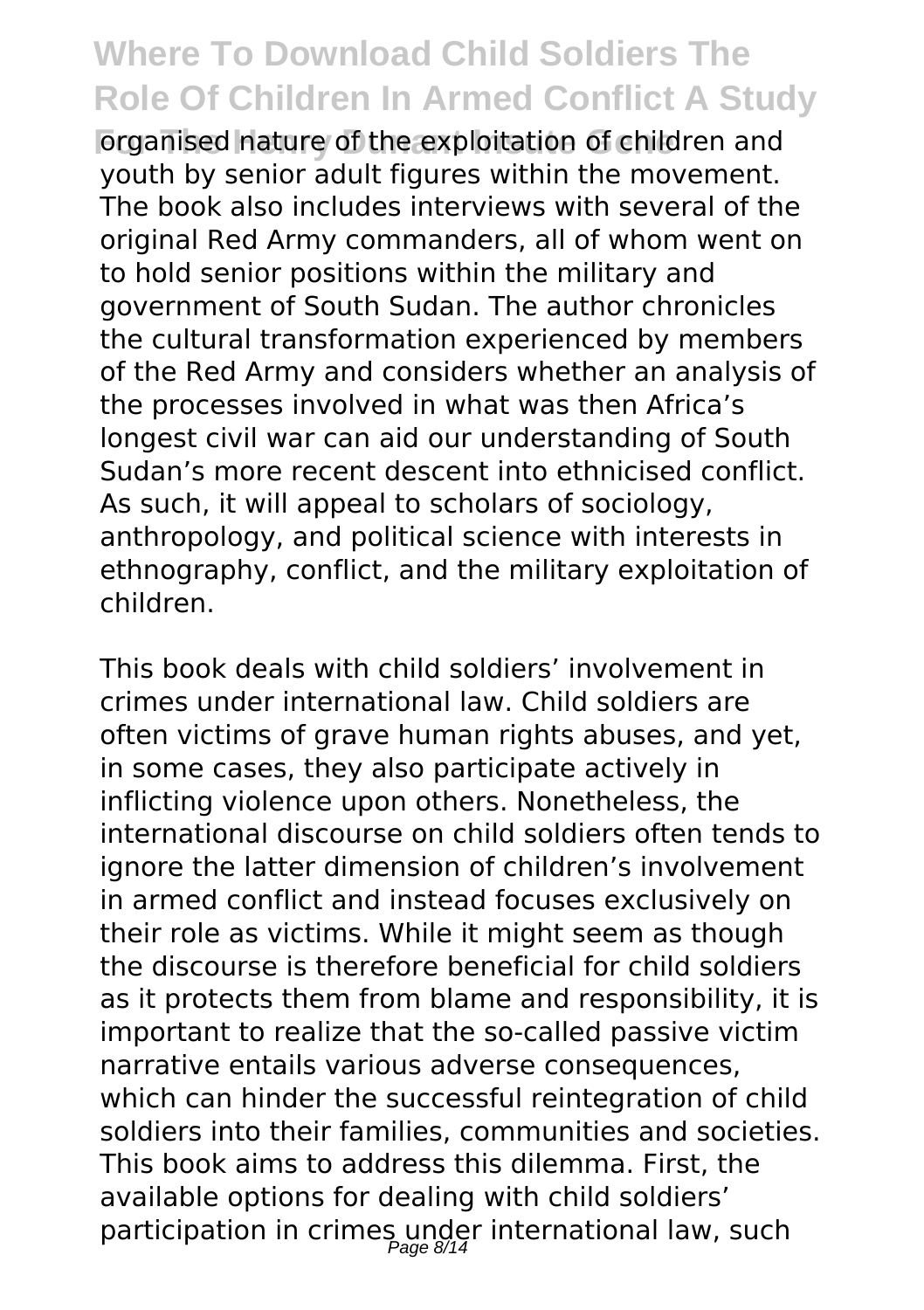**For The Henry Dunant Insute Gene** as transitional justice and criminal justice, and their shortcomings are analyzed in depth. Subsequently a new approach is developed towards achieving accountability in a child-adequate way, which is called restorative transitional justice. This book is in the first place aimed at researchers with an interest in child soldiers, children and armed conflict, as well as international criminal law, transitional justice, juvenile justice, restorative justice, children's rights, and international human rights law. Secondly, professionals working on issues of transitional justice, juvenile justice, international criminal law, children's rights, and the reintegration of child soldiers will also find the subject matter of great relevance to their practice. Dr. Leonie Steinl, LL.M. (Columbia) is a Researcher and Lecturer at the Faculty of Law of the Humboldt-Universität in Berlin.

Current global estimates of children engaged in warfare range from 200,000 to 300,000. Children's roles in conflict range from armed and active participants to spies, cooks, messengers, and sex slaves. Child Soldiers in the Age of Fractured States examines the factors that contribute to the use of children in war, the effects of war upon children, and the perpetual cycle of warfare that engulfs many of the world's poorest nations. The contributors seek to eliminate myths of historic or culture-based violence, and instead look to common traits of chronic poverty and vulnerable populations. Individual essays examine topics such as: the legal and ethical aspects of child soldiering; internal UN debates over enforcement of child protection policies; economic factors; increased access to small arms; displaced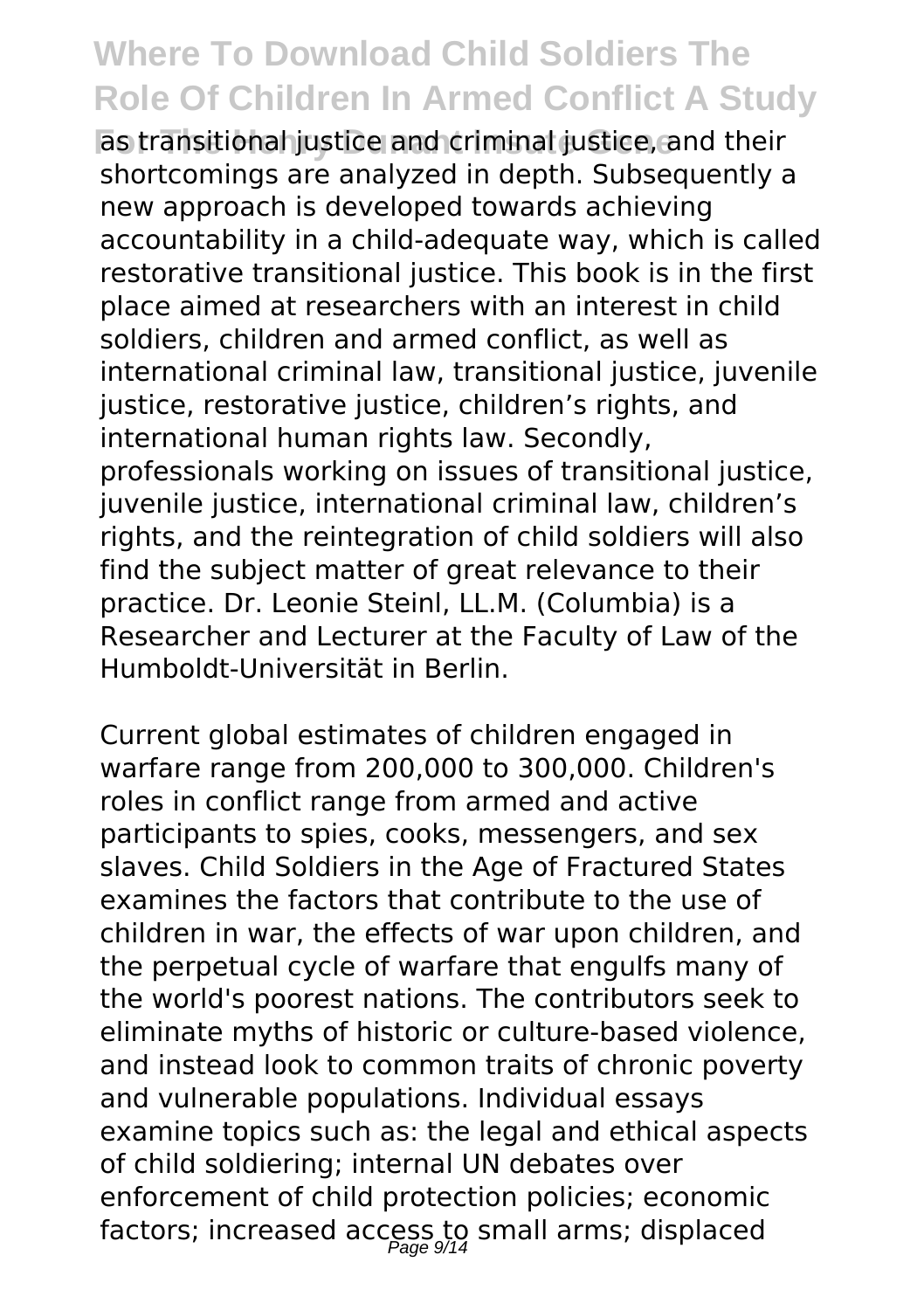**For The Henry Dunness: Forced populations; resource endowments; forced populations; resource** government conscription; rebel-enforced quota systems; motivational techniques employed in recruiting children; and the role of girls in conflict. The contributors also offer viable policies to reduce the recruitment of child soldiers such as the protection of refugee camps by outside forces, "naming and shaming," and criminal prosecution by international tribunals. Finally, they focus on ways to reintegrate former child soldiers into civil society in the aftermath of war.

From U.S. soldiers having to fight children in Afghanistan and Iraq to juvenile terrorists in Sri Lanka to Palestine, the new, younger face of battle is a terrible reality of 21st century warfare. Indeed, the very first American soldier killed by hostile fire in the "War on Terrorism" was shot by a fourteen-year-old Afghan boy. Children at War is the first comprehensive examination of a disturbing and escalating phenomenon: the use of children as soldiers around the globe. Interweaving explanatory narrative with the voices of child soldiers themselves, P.W. Singer, an internationally recognized expert in modern warfare, introduces the brutal reality of conflict, where children are sent off to fight in wartorn hotspots from Colombia and the Sudan to Kashmir and Sierra Leone. He explores the evolution of this phenomenon, how and why children are recruited, indoctrinated, trained, and converted to soldiers and then lays out the consequences for global security, with a special case study on terrorism. With this established, he lays out the responses that can end this horrible practice. What emerges is not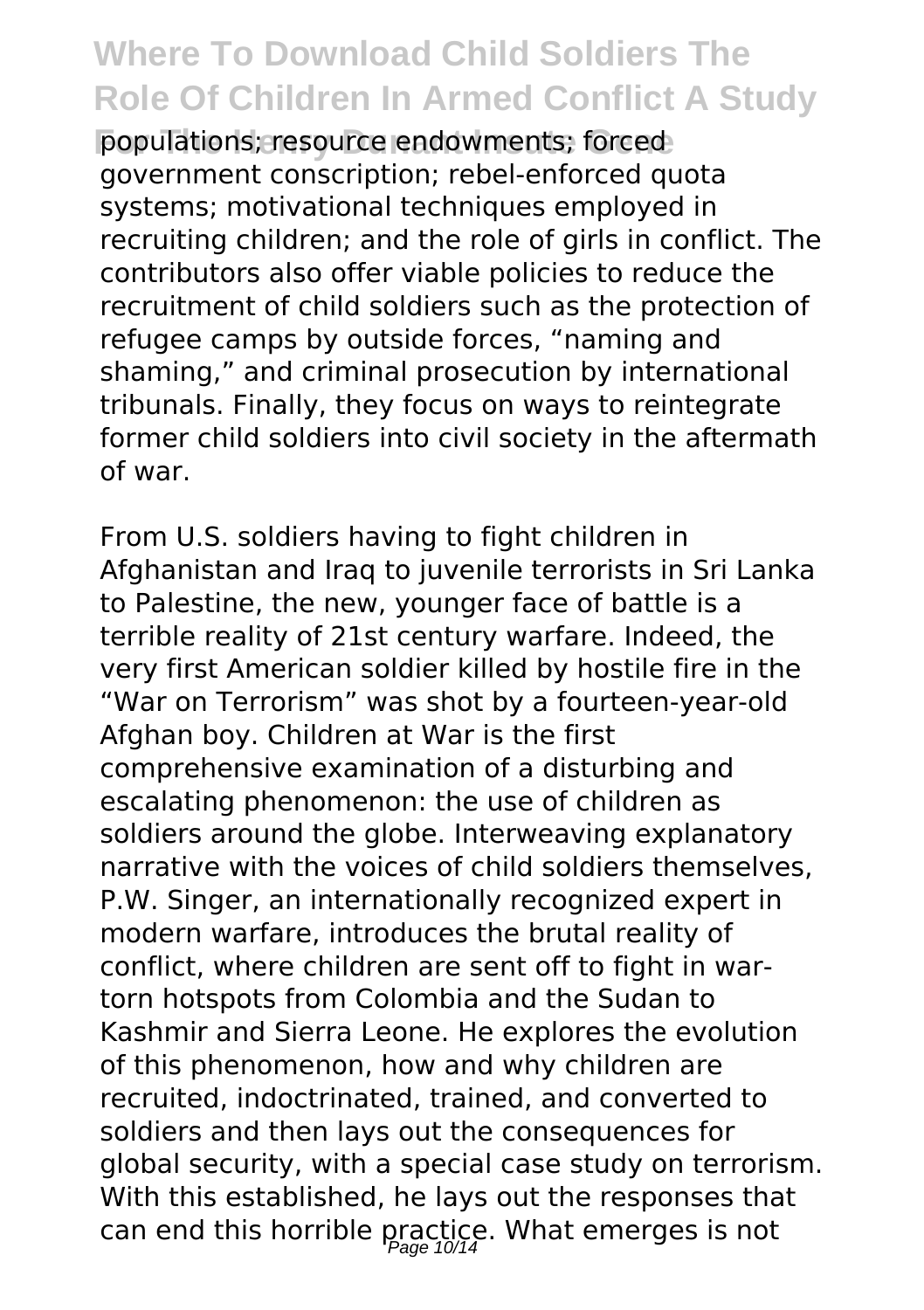only a compelling and clarifying read on the darker reality of modern warfare, but also a clear and urgent call for action.

As the use of children in armed conflict has become more evident, the international community has become more involved in trying to prevent it. However, despite regular efforts and various treaties, the practice continues. The purpose of this study is to determine if US policies, particularly the Child Soldier Prevention Act, have been effective in reducing the number of child soldiers within the context of Sub Saharan Africa and recent civil conflicts. Data is drawn from various case studies, focusing on nations in which child soldiers have been utilized in either direct combat or in supporting roles for government sponsored armed forces. Additionally, the role of the United States in international efforts is specifically considered, with an in-depth look at the Child Soldier Prevention Act and the seeming lack of enforcement for this policy under subsequent administrations since its enactment. Data has been collected from various US government reports, United Nations reports, scholarly research, and reports from multiple nongovernmental organizations. Many nations that utilize children as front-line combatants are still provided military aid from the US, thereby severely limiting the impact and intent of the Child Soldier Prevention Act. Areas in which nations can focus resources to end the use of child soldiers are examined, which do not require military assistance from the US and that can more rapidly further the goal of ending the practice of using minors in combat.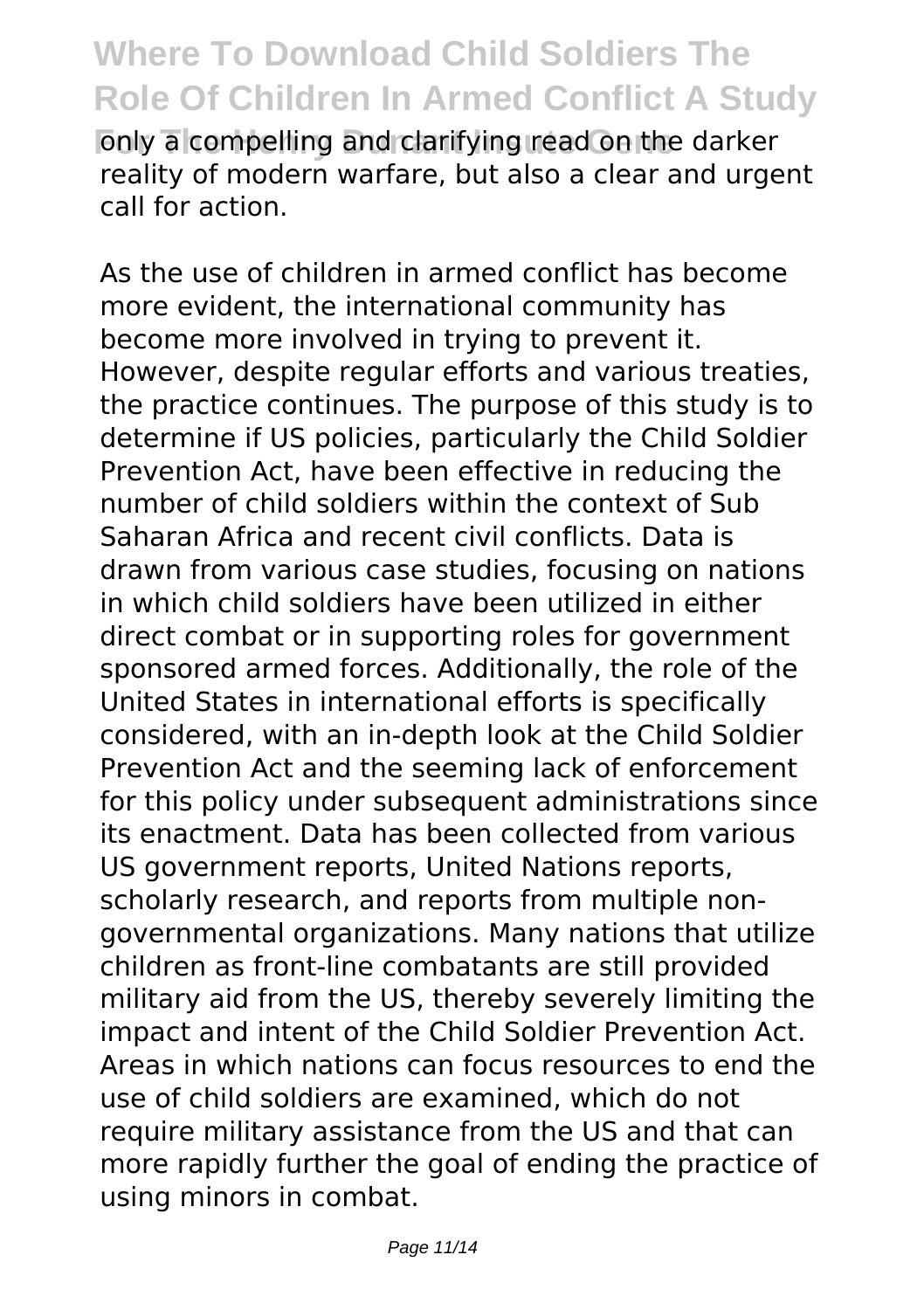**This book examines the complex and under**researched relationship between recruitment experiences and reintegration outcomes for child soldiers. It looks at time spent in the group, issues of cohesion, identification, affiliation, membership and the post demobilization experience of return, and resettlement.

However unthinkable child-soldiers may be within a generalized conception of childhood, they are not imaginary figures; rather, they are a constant in almost every armed conflict around the world. The participation of children in wars may question the idea of childhood as a "once-upon-a-time story with a happy and predictable ending," disrupting the (natural) idea of a protected and innocent childhood and also eliciting fear, uncertainty, revulsion, horror, and sorrow. Using the perspectives of both childhood studies and critical approaches to international relations, Jana Tabak explores the constructions of child-soldiers as "children at risk" and, at the same time, risky children. More specifically, The Child and the World aims both to problematize the boundaries that articulate child-soldiers as necessarily deviant and pathological in relation to "normal" children and to show how these specific limits participate in the (re)production and promotion of a particular version of the international political order. In this sense, the focus of this work is not on investigating childsoldiers' lives and experiences per se but on their presumed threatening feature as they depart from the protected territory of childhood, disquieting everyday international life.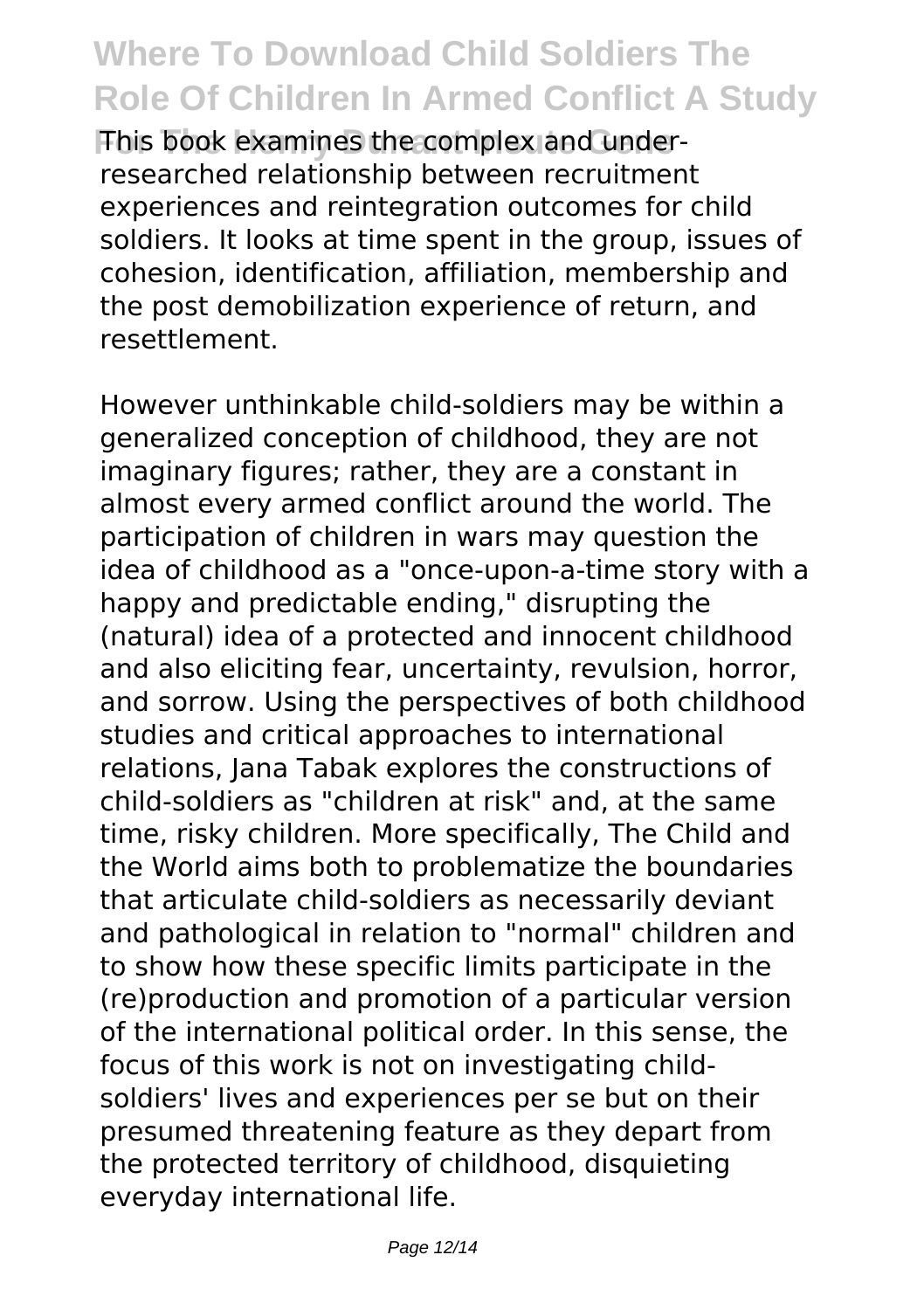**For The Henry Dunant Insute Gene** Child soldiers remain poorly understood and inadequately protected, despite significant media attention and many policy initiatives. This Research Handbook aims to redress this troubling gap. It offers a reflective, fresh and nuanced review of the complex issue of child soldiering. The Handbook brings together scholars from six continents, diverse experiences, and a broad range of disciplines. Along the way, it unpacks the life-cycle of youth and militarization: from recruitment to demobilization to return to civilian life. The overarching aim of the Handbook is to render the invisible visible – the contributions map the unmapped and chart new directions. Challenging prevailing assumptions and conceptions, the Research Handbook on Child Soldiers focuses on adversity but also capacity: emphasising the resilience, humanity, and potentiality of children affected (rather than 'afflicted') by armed conflict.

Compelling and humane, this book reveals the lives of the 300,000 child soldiers around the world, challenging stereotypes of them as predators or a lost generation. Kidnapped or lured by the promise of food, protection, revenge, or a better life, children serve not only as combatants but as porters, spies, human land mine detectors, and sexual slaves. Nearly one-third are girls, and Michael Wessells movingly reveals the particular dangers they face from pregnancy, childbirth complications, and the rejection they and their babies encounter in their local contexts. Based mainly on participatory research and interviews with hundreds of former child soldiers worldwide, Wessells allows these ex-soldiers to speak for themselves and reyeal the enormous complexity